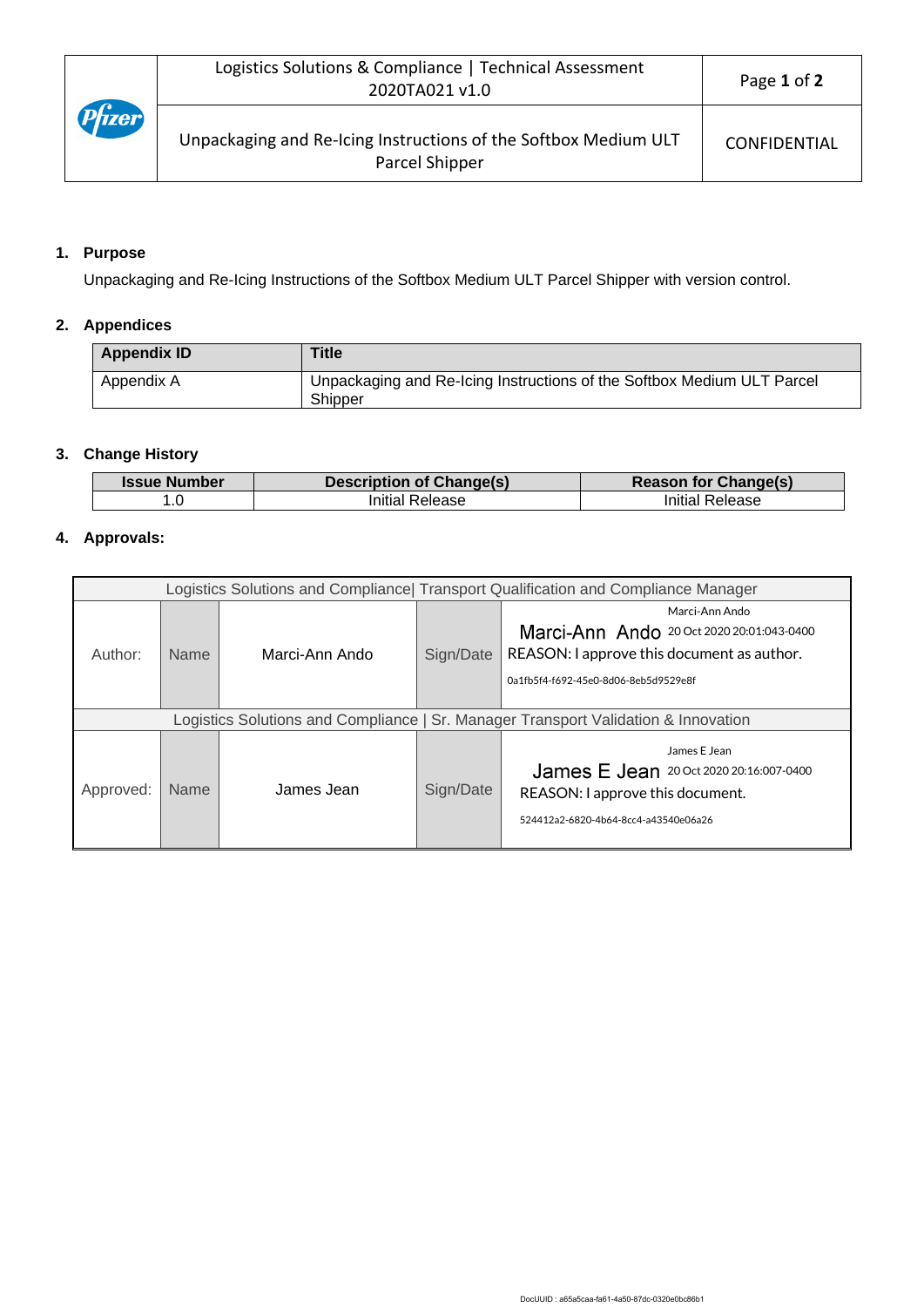|        | Logistics Solutions & Compliance   Technical Assessment<br>2020TA021 v1.0         | Page 2 of 2         |
|--------|-----------------------------------------------------------------------------------|---------------------|
| Pfizer | Unpackaging and Re-Icing Instructions of the Softbox Medium ULT<br>Parcel Shipper | <b>CONFIDENTIAL</b> |

# Appendix A: Instructions (6 Pages)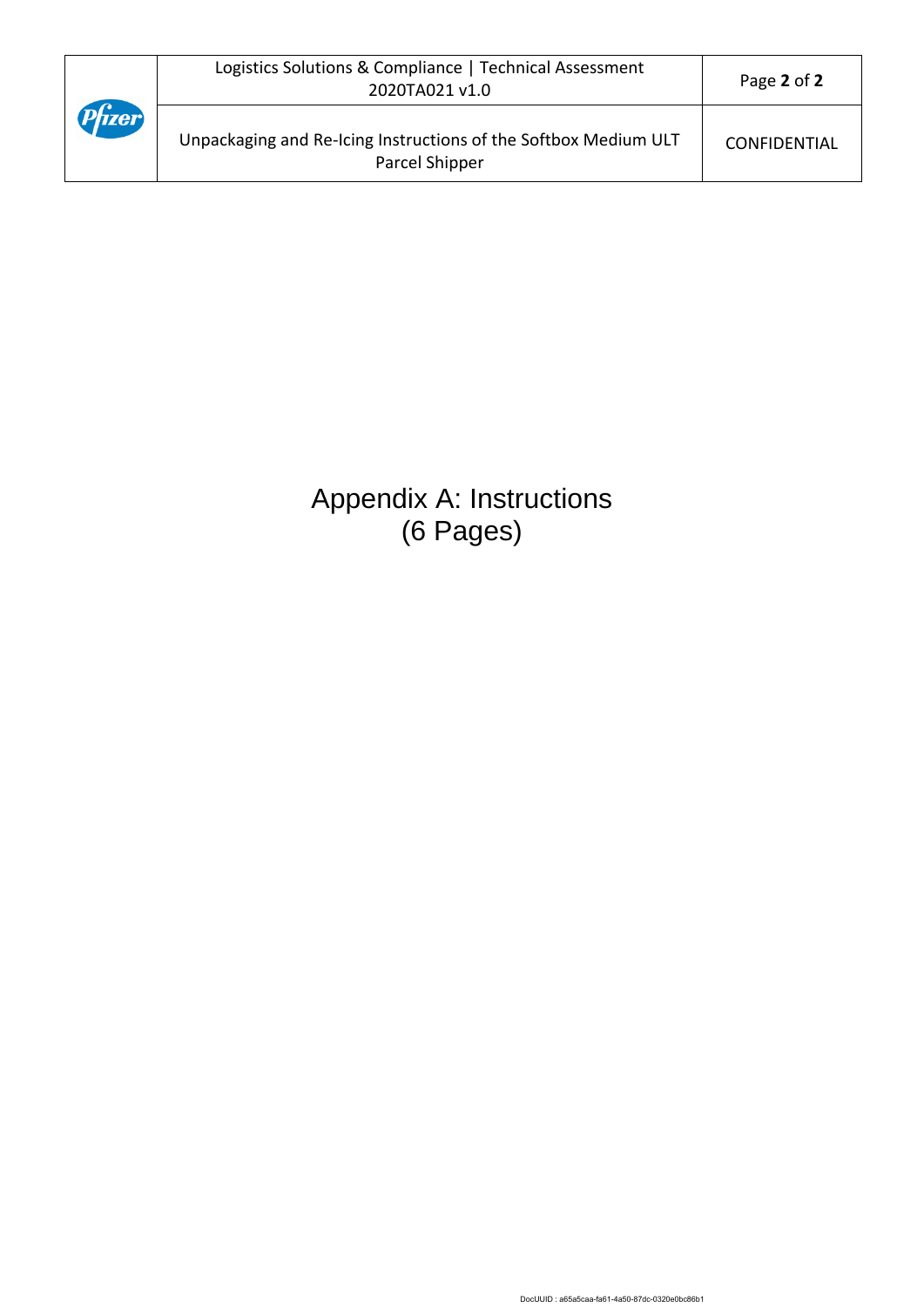#### **ITEM DESCRIPTION** 1 **VIP LID**  $\overline{2}$ DRY ICE POD  $\overline{3}$ PAYLOAD SLEEVE (Takes 1 to 5 vial trays) MEDIUM ULT THERMAL  $\overline{4}$ **SHIPPER Softbox Medium ULT** Sociolas **Weights and Dimension** Empty Shipper Weight  $8.5$  kgs Available Payload Space  $9.65^{\circ}\times9.65^{\circ}\times9.49^{\circ}$ **External Dimension**  $15.75" \times 15.75" \times 22.04"$ Amount of Dry Ice 23 kgs Tare Weight w/ Dry Ice 31.5 kgs Total Weight w/ 1 Vial Tray 32.6 kgs Total Weight w/ 5 Vial Trays Weight of Vial Tray 1.038 kgs 36.7 kgs

## Unpackaging and Re-Icing Instructions of the Softbox Medium ULT Parcel Shipper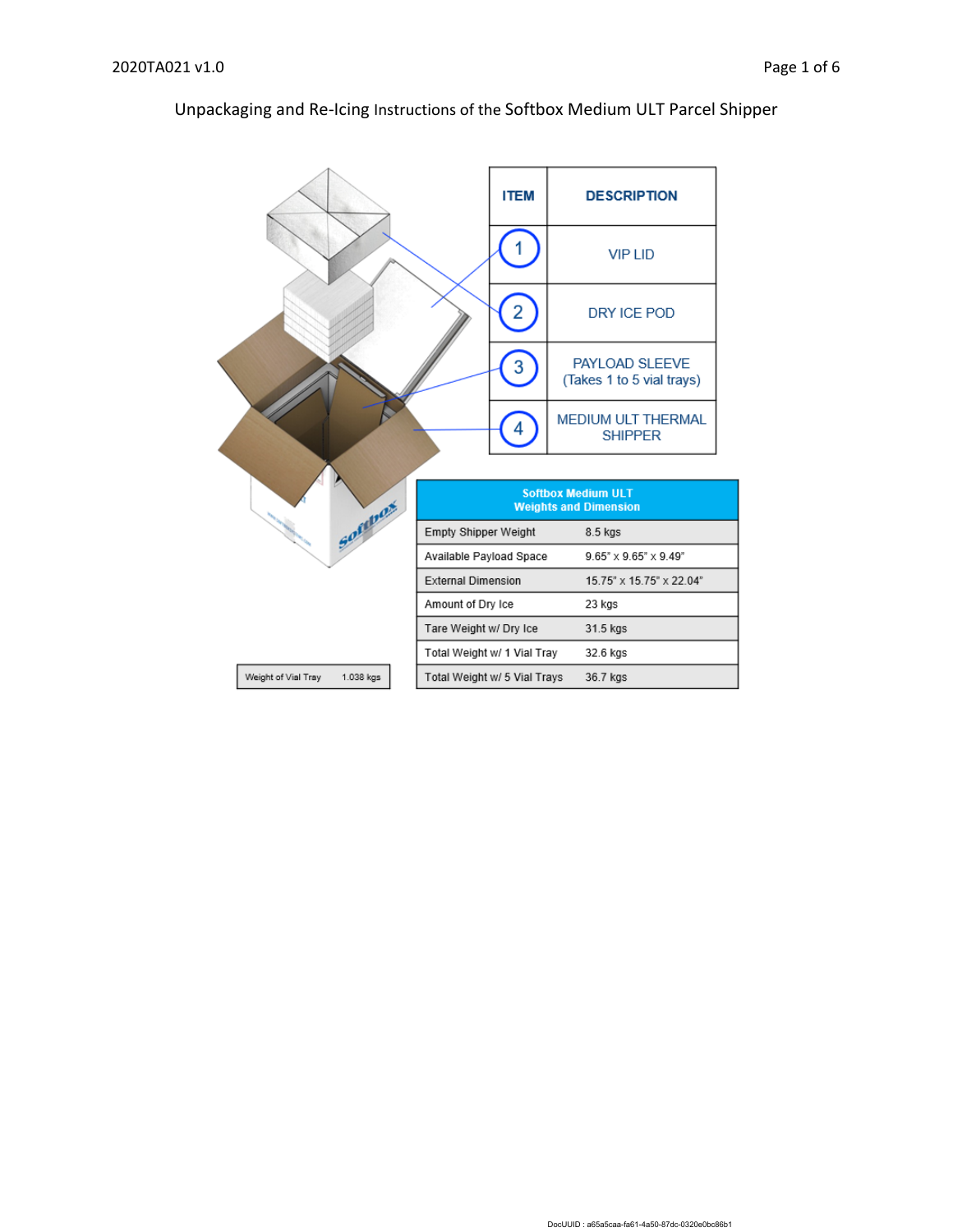#### **Unpackaging Instructions of the Softbox Medium ULT Parcel Shipper**

**Important Note:** Please read the following ancillary documents included with the shipper before performing the unpacking and/or re-icing procedure:

- 1. Guidelines for Safe, Storage, Use
- 2. Handling of Dry Ice and Carbon Dioxide, Dry Ice Safety Data Sheet

# CAUTION:

- **Use of dry ice in confined spaces (small rooms or walk-in coolers) and/or poorly ventilated areas can result in depletion of oxygen resulting in asphyxiation.**
- **Exposed skin should be protected from contact with dry ice. Eye protection is recommended (for example, safety glasses).**

| <b>Step</b> | <b>Action</b>                                                                                                                                                                                                                                                                                         |
|-------------|-------------------------------------------------------------------------------------------------------------------------------------------------------------------------------------------------------------------------------------------------------------------------------------------------------|
| 1.          | Before opening the thermal shipping container, make sure the area<br>in which you are working has proper ventilation. Use of dry ice in<br>confined spaces, such as small rooms, walk-in coolers, and/or<br>poorly ventilated areas, can result in depletion of oxygen, resulting<br>in asphyxiation. |
|             |                                                                                                                                                                                                                                                                                                       |
| 2.          | While wearing insulated gloves, take out the Dry Ice Pod.                                                                                                                                                                                                                                             |
|             |                                                                                                                                                                                                                                                                                                       |
| 3.          | Access the payload carton under the thin layer of dry ice and open<br>it.                                                                                                                                                                                                                             |
|             |                                                                                                                                                                                                                                                                                                       |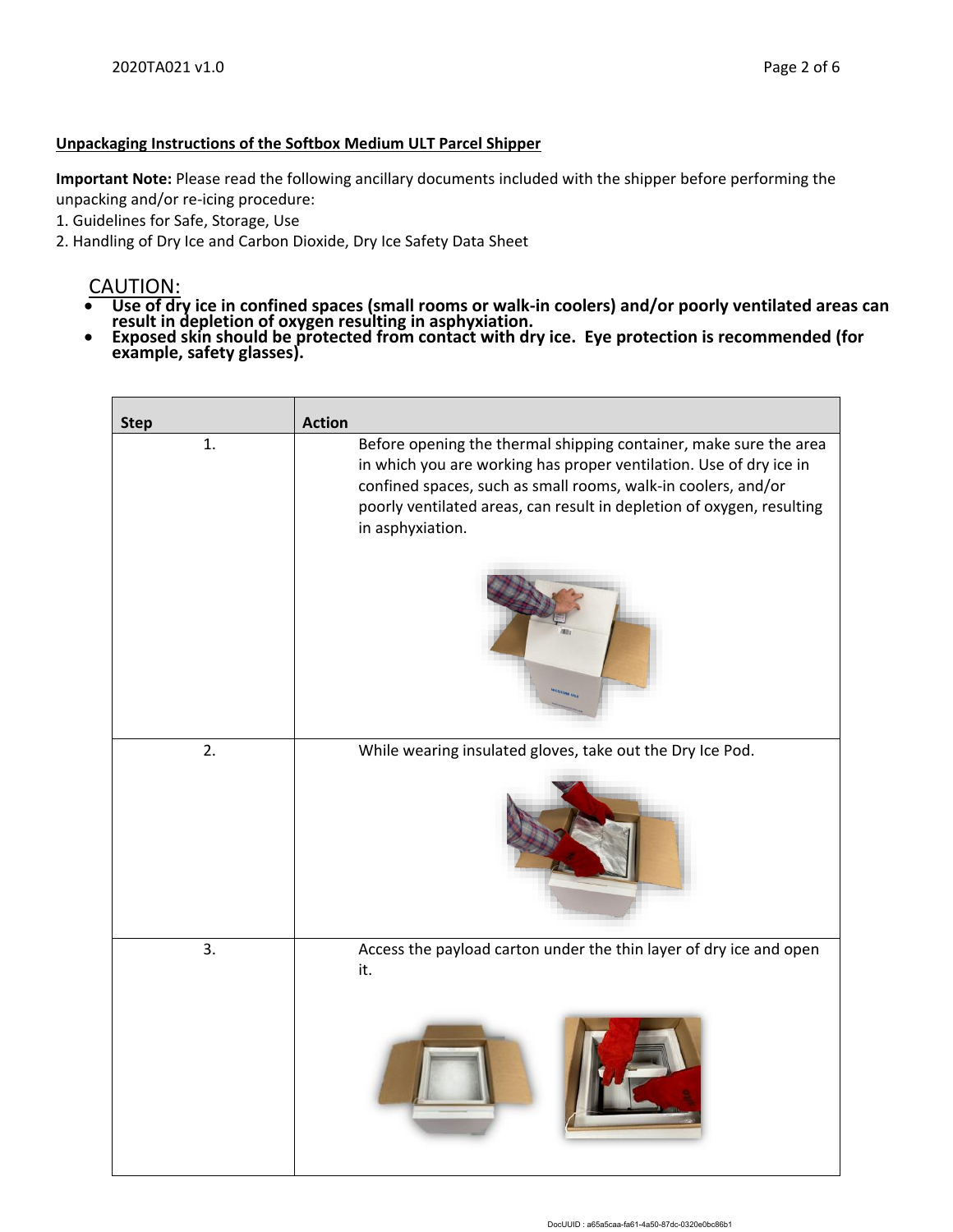| 4. | Take out the product for inspection and immediately (within one<br>minute of opening) store in an ultra-low temperature freezer or<br>prepare for use. If shipper will be used as temporary storage for<br>remaining vial trays, immediately re-insert the trays within one<br>minute of opening and follow the re-icing instructions. |
|----|----------------------------------------------------------------------------------------------------------------------------------------------------------------------------------------------------------------------------------------------------------------------------------------------------------------------------------------|
|    | *Refer to Recommendations section on the last page for further<br>details on using the thermal shipper as temporary storage.                                                                                                                                                                                                           |
|    |                                                                                                                                                                                                                                                                                                                                        |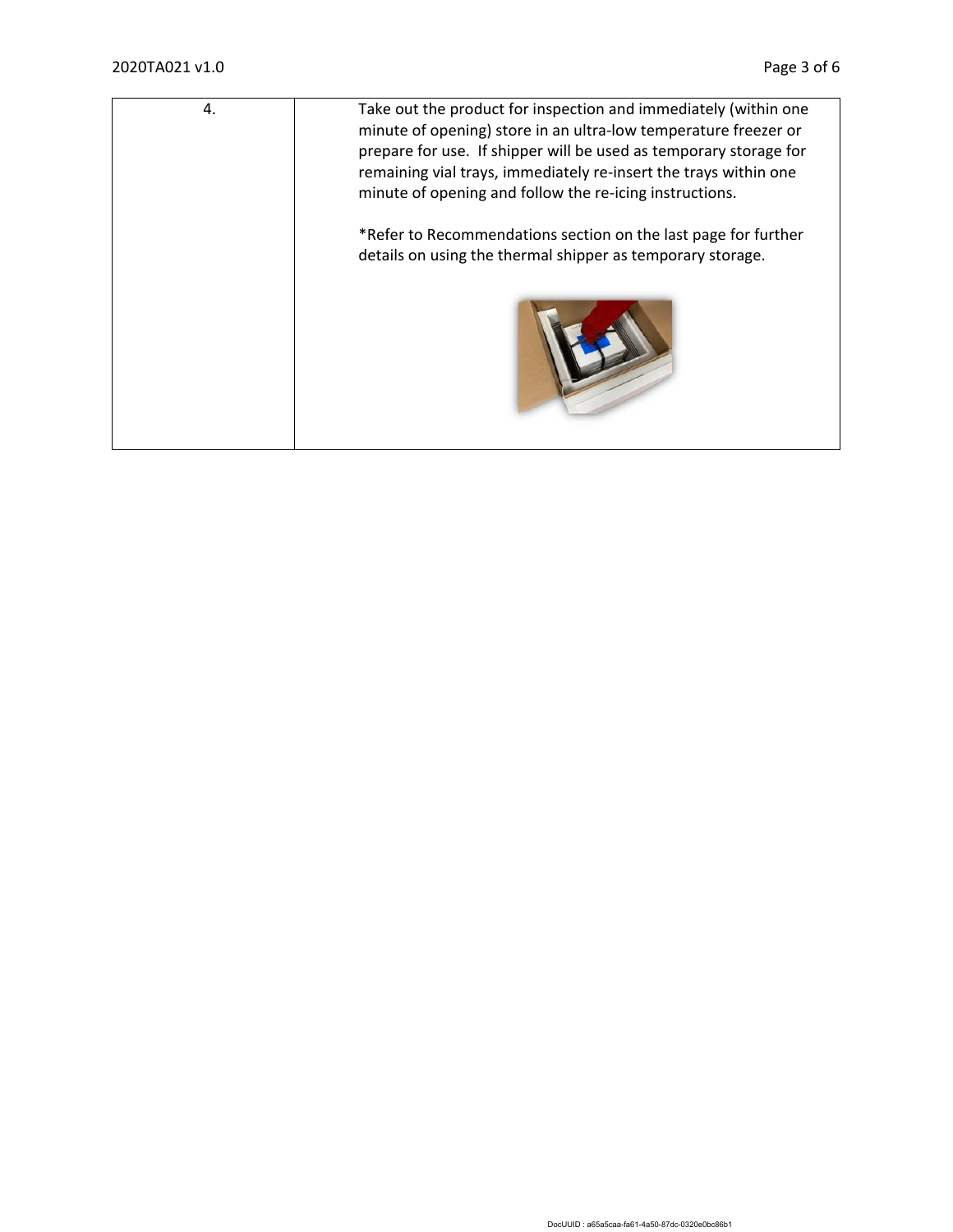#### **Re-Icing Instructions of the Softbox Medium ULT Parcel Shipper**

**Important Note:** Please read the following ancillary documents included with the shipper before performing the unpacking and/or re-icing procedure:

- 1. Guidelines for Safe, Storage, Use
- 2. Handling of Dry Ice and Carbon Dioxide, Dry Ice Safety Data Sheet

# CAUTION:

- **Use of dry ice in confined spaces (small rooms or walk-in coolers) and/or poorly ventilated areas can result in depletion of oxygen resulting in asphyxiation**
- **Exposed skin should be protected from contact with dry ice. Eye protection is recommended (for example, safety glasses)**

| <b>Step</b> | <b>Action</b>                                                                                                                                                                                                                                                                                         |
|-------------|-------------------------------------------------------------------------------------------------------------------------------------------------------------------------------------------------------------------------------------------------------------------------------------------------------|
| 1.          | Before opening the thermal shipping container, make sure the area<br>in which you are working has proper ventilation. Use of dry ice in<br>confined spaces, such as small rooms, walk-in coolers, and/or<br>poorly ventilated areas, can result in depletion of oxygen, resulting<br>in asphyxiation. |
| 2.          | In a well-ventilated area, open the Outer Corrugated Shipper and<br>open the Lid.<br><b>MEDIUM ULT</b>                                                                                                                                                                                                |
| 3.          | While wearing insulated gloves, take out the Dry Ice Pod.                                                                                                                                                                                                                                             |
| 4.          | Fill the sides of the shipper with dry ice until there is a thin layer of<br>dry ice on top of the Product Carton.                                                                                                                                                                                    |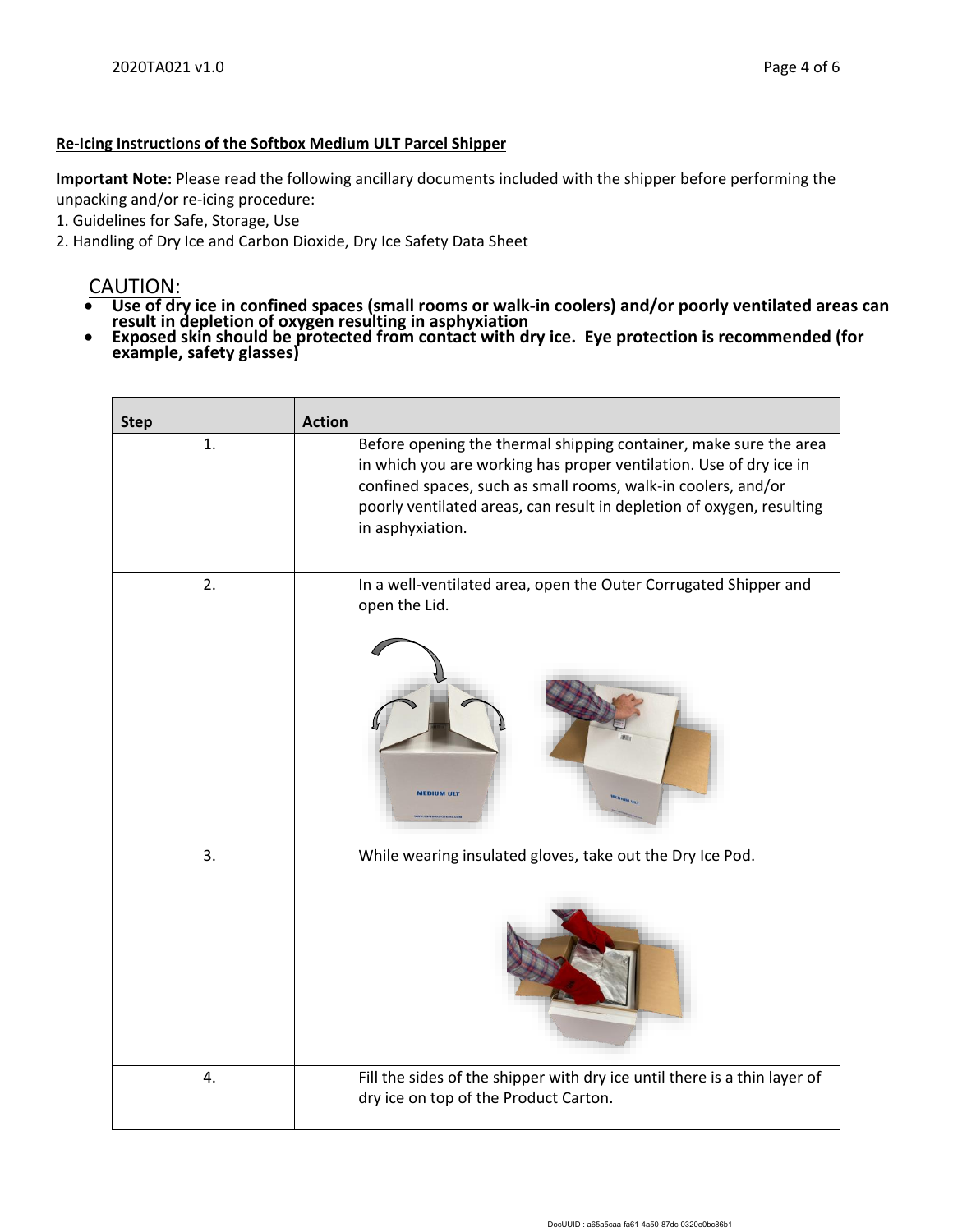

#### **Recommendations:**

- If the specified re-icing requirements are followed after inspecting the shipment within 24 hours of delivery, and the thermal shipping container remains unopened, the thermal shipping container can be kept for 10 days if stored at 15° to 25° Celsius, which is 59° to 77° Fahrenheit.
- The thermal shipping container is qualified with a minimum of 23 kgs of dry ice pellets (10 mm 16 mm pellets). Upon receipt and after opening, the box should be replenished/inspected with dry ice within 24 hours by adding dry ice to the maximum within the payload insert areas and dry ice pod.
- The thermal shipper should be re-iced every 5 days
	- This can help maintain the level of dry ice and the temperature of the vaccine product. It is recommended that the thermal shipping container not be opened more than 2 times a day, and shouldn't be opened for more than 1 minute at a time. If that is followed, the thermal shipping container should then be re-iced every 5 days.